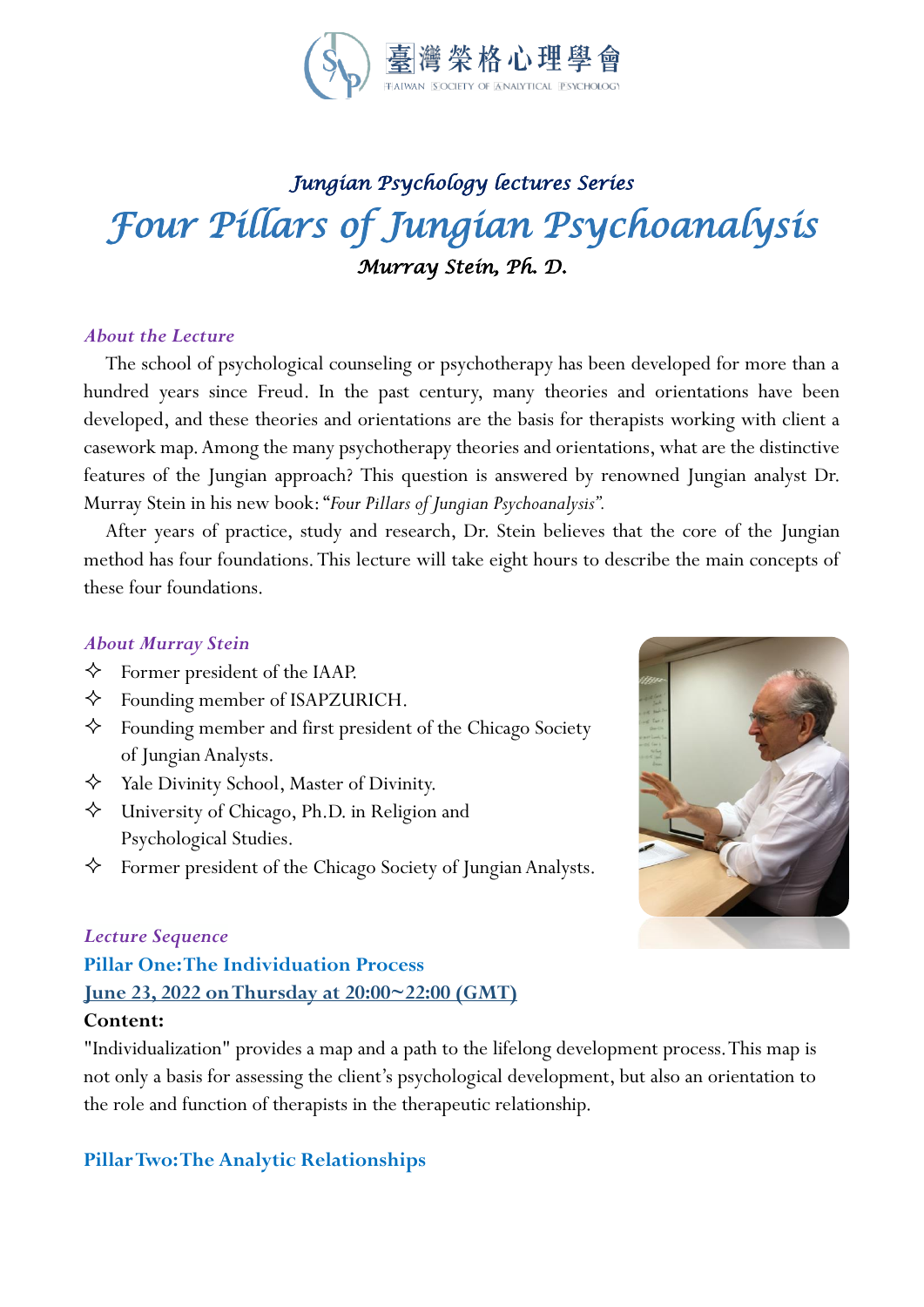

## **July 07, 202 2 on Thursday at 20:00~22:00 (GMT)**

### **Content:**

The "analytical relationship" is about transference and counter-transference. The Jungian puts emphasis on the depth psychological understanding of healing effects of the therapeutic encounter.

# **Pillar Three: Dream as aWay to Wholeness July 14, 2022 on Thursday at 20:00~22:00 (GMT)**

#### **Content:**

The Jungian puts great emphasis on dreams, which is arguably the greatest of all schools of therapy. It is one of the unique working methods of the Jungian psychology to approach, reflect, and interpret unconscious material via the individual's dream

# **Pillar Four: Active Imagination as Agent of Transformation July 28, 2022 on Thursday at 20:00~22:00 (GMT)**

#### **Content:**

Active imagination is peculiar to the Jungian school, and there are many analysts who have developed approaches to the unconscious by applying the concept of active imagination. Although related to unconscious contact, active imagination is not the same as dreaming. It is "dreaming with open eyes," and the individual is conscious during the experience.

# *\*Live class sessions will be held on Zoom. Lecture recordings could be available through on-line streaming in one year if you could not attend live classes.*

### *Registration*

*1.* **Course Fees:** USD 109

If you pay via PayPal, due to the extra service fee, the total charge is USD 112. **PayPal account: [analyticalpsy.tw@gmail.com](mailto:analyticalpsy.tw@gmail.com)**

### *2.* **Bank Transfers**:

E.SUN Commercial Bank, Ltd.(玉山銀行) SWIFT CODE: ESUNTWTPXXX ACCOUNT NUMBER: 0576-940-013253 NAME: Taiwan Society of Analytical Psychology (臺灣榮格心理學會) Bank Address: No.115 and 117, Sec.3, Minsheng E.Rd., Taipei City 10546, Taiwan Bank Tel:+886 2 27002405 Bank Fax:+886 2 27099230